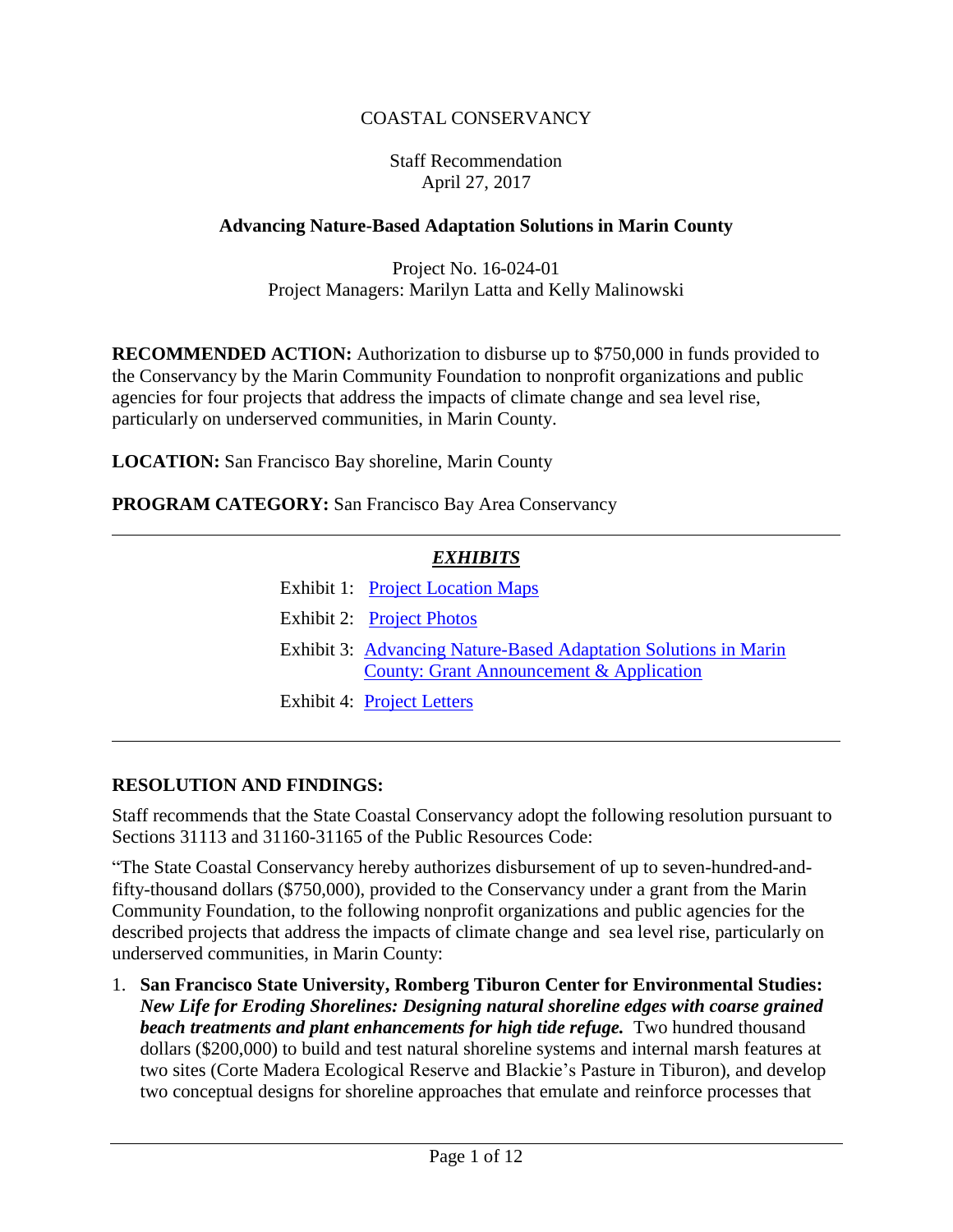can sustain high marsh habitats during accelerated sea level rise and tidal marsh retreat, with a focus on engaging and educating community members from underserved communities in Marin County.

- 2. **Marin Audubon Society:** *Tiscornia Marsh Habitat Restoration and Sea Level Rise Adaptation Project*: One hundred ninety five thousand dollars (\$195,000) to address potential flooding and habitat degradation along the shoreline of the San Rafael's Canal Area, focusing on a property owned by the Marin Audubon Society. The project will develop a preliminary engineering design to raise and improve a section of degraded levee so that it can provide habitat and reduce the vulnerability of the community to rising tides, and develop a conceptual design to stabilize a significantly eroding outboard tidal marsh as the first line of defense against rising seas. The project will also educate the community about the potential impacts of sea level rise and involve residents in adaptation planning and implementation of solutions.
- 3. **Point Blue Conservation Science:** *A Framework for Prioritizing Adaptation Strategies.* Two-hundred three thousand dollars (\$203,000) to work with the San Francisco Estuary Institute and the County of Marin's Community Development Agency to co-develop a framework to identify, evaluate and prioritize climate change adaptation strategies, specifically including nature-based solutions, that can aid decision-makers to maximize benefits to the public and ecosystem using the best available science.
- 4. **Smithsonian Environmental Research Center:** *Community-based Research for Living Shorelines Design*. One hundred fifty two thousand dollars (\$152,000) to engage Marin County teachers, students, youth leaders and other community members in science-based approaches to climate adaptation. Through teacher workshops, youth internships and volunteer workdays, community scientists will work with professional researchers on rigorous scientific studies at sites in Richardson Bay aimed at finding solutions to challenges facing oyster restoration and living shoreline projects.

The authorization is subject to the following condition:

Prior to the disbursement of funds, each grantee shall submit for the review and approval of the Conservancy's Executive Officer a final work program, schedule, budget, names of any project contractors, a plan for acknowledging Conservancy funding, and any agreements determined necessary for the project by the Conservancy's Executive Officer."

Staff further recommends that the Conservancy adopt the following findings:

"Based on the accompanying staff report and attached exhibits, the State Coastal Conservancy hereby finds that:

- 1. The proposed authorization is consistent with Chapters 3 and 4.5 of Division 21 of the Public Resources Code, regarding addressing the impacts and potential impacts of climate change on resources within its jurisdiction (Ch.3), and the resource and recreational goals in the San Francisco Bay Area (Ch. 4.5).
- 2. The proposed project is consistent with the current Conservancy Project Selection Criteria and Guidelines.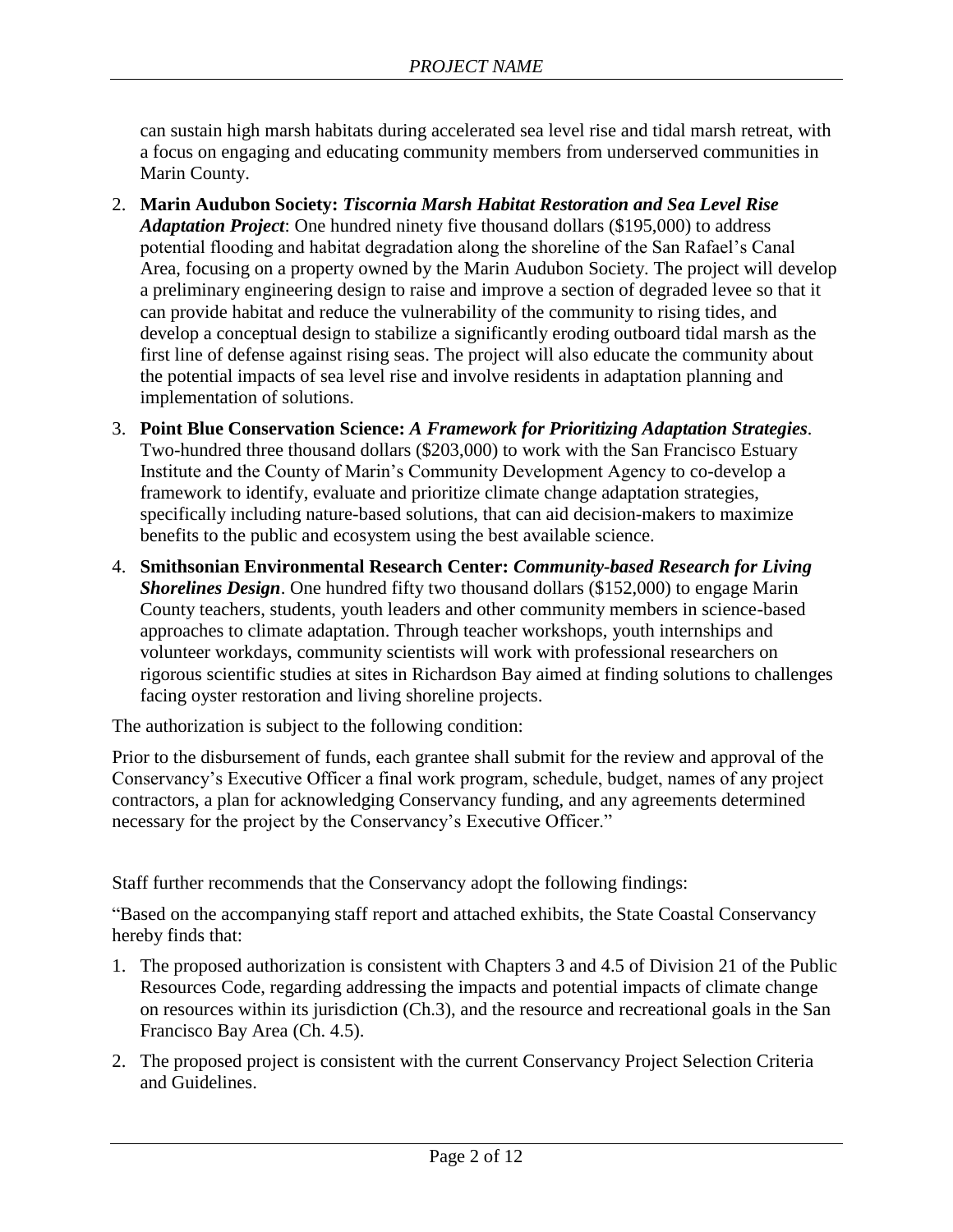3. The Marin Audubon Society, Point Blue Conservation Science, and the Smithsonian Environmental Research Center are nonprofit organizations existing under section 501(c)(3) of the U.S. Internal Revenue Code, and whose purposes are consistent with Division 21 of the Public Resources Code."

#### **PROJECT SUMMARY:**

Staff recommends that the Conservancy authorize disbursement of up to \$750,000 of funding, provided by a grant to the Conservancy by the Marin Community Foundation (MCF) from its the Buck Family Fund, to nonprofit organizations and public agencies for four projects that address the impacts of climate change and sea level rise, particularly on underserved communities, in Marin County. The purpose of this grant program is to develop and test new approaches to nature-based adaptation on the Marin County shoreline, increase knowledge and capacitybuilding for nature-based adaptation design and implementation in Marin County, and complement the county level planning that is already underway for sea level rise in Marin County.

This new funding initiative between the Conservancy and MCF, the "Advancing Nature-Based Solutions in Marin County" program, originated following a strategic planning process MCF undertook to develop new focal areas for their environmental programs, which identified climate change and shoreline resilience as two of their top priorities. MCF's mission is to: "encourage and apply philanthropic contributions to help improve the human condition, embrace diversity, promote a humane and democratic society, and enhance the community's quality of life, now and for future generations."

Conservancy staff then worked with MCF to identify areas of interest where MCF funding could make a significant difference in Marin County. We determined that this objective would be best served by a new grant program that would focus on implementing several regional recommendations developed by the Conservancy and local, state, and federal agencies. These include the *San Francisco Bay Subtidal Habitat Goals Report* recommendations (2010), *Baylands Ecosystem Habitat Goals Science Update* recommendations (2015), and additional state documents including the *Safeguarding California Plan* (2014) which recommends naturebased climate adaptation approaches such as living shorelines and horizontal levees. MCF approved grant funds to the Conservancy to administer an initial grant round that focuses on nature-based adaptation projects in Marin County.

The objectives of the Advancing Nature-Based Solutions in Marin County grant program are to develop, highlight and test new strategies in climate adaptation, as well as promote research, education and outreach necessary to developing communities' capacity to adapt to sea level rise in Marin County. An additional objective is to engage and involve underserved communities in this process.

MCF approved the first year of funding in June 2016, and MCF and the Conservancy anticipate that up to two additional rounds of funding may be provided to the Conservancy under this grant program. On September 8, 2016, the Conservancy released the grant announcement for the Advancing Nature-Based Solutions in Marin County grant program (see Exhibit 3). Proposals were due to the Conservancy on November 9, 2016, and the Conservancy received 10 proposals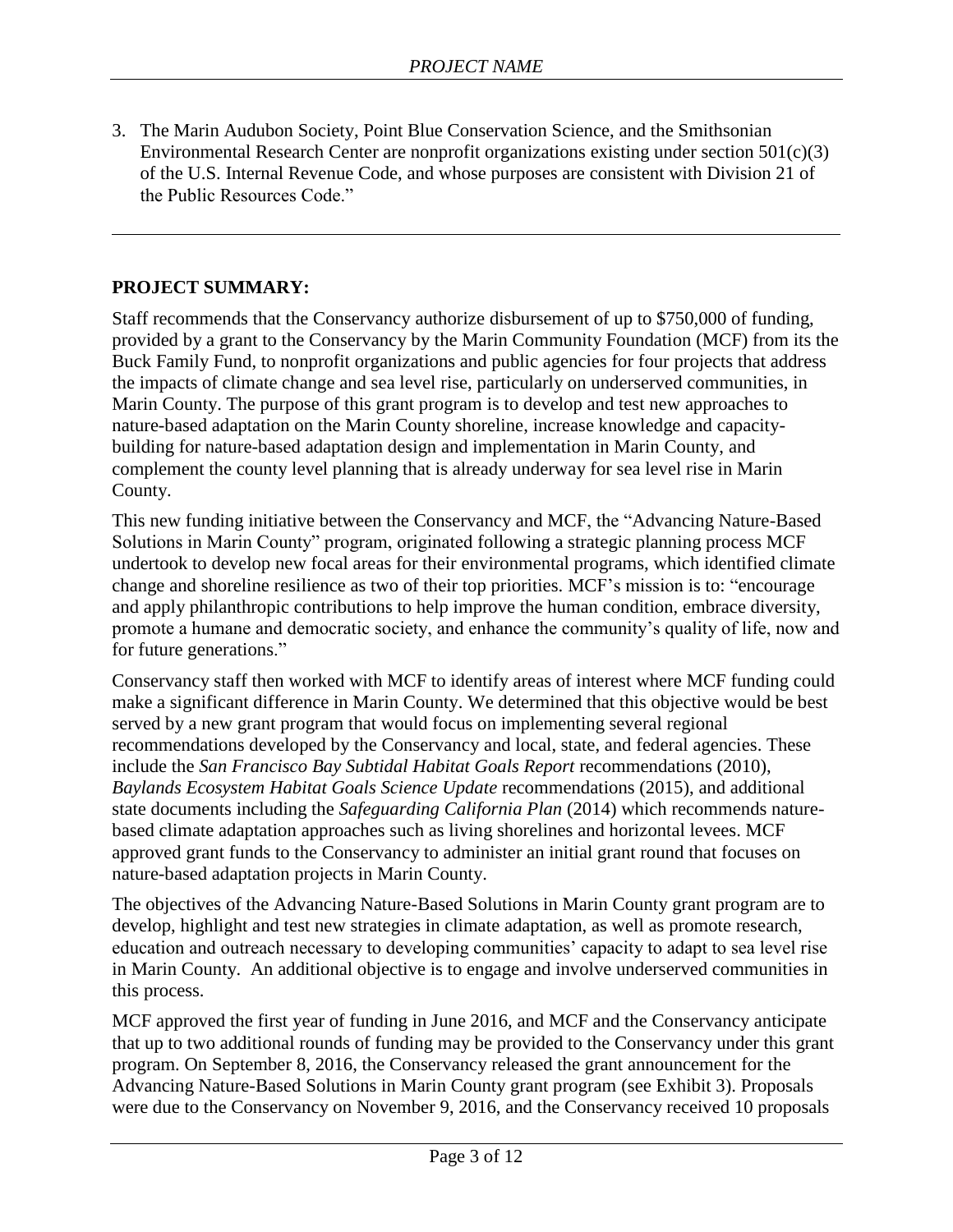requesting a total of \$2,025,009 in funding. Conservancy staff and MCF reviewed applications with respect to the grant program focal areas and the Conservancy's enabling legislation and project selection criteria, and selected four projects to recommend to the Conservancy for funding.

The impacts of climate change, specifically sea level rise, will be exacerbated in those ecosystems that are less intact and functional, including subtidal environments (i.e. oyster and eelgrass beds) and bayland habitats (i.e. tidal marshes). Restoration of identified priority areas to more natural states is an urgent need, given the accelerating pace of change anticipated in the coming years. The Advancing Nature-Based Adaptation Solutions grant program was designed with the understanding that restored baylands ecosystems and subtidal environments can help improve ecological health *and* enhance flood control in populated areas, mitigating the need for more drastic future measures to protect shorelines against sea level rise. Further, if new methods and technologies are tested, monitored, and shared as soon as possible in the short-term, the scientific understanding of the value and need for such approaches will increase among planners, engineers, and the general public, which is necessary to build political will for long-term funding and shoreline management solutions.

Through this grant program, and collectively through the four proposed projects, practitioners and stakeholders in Marin County will advance their knowledge and progress on sea level rise adaptation. This will be accomplished through a variety of activities to be conducted via the four projects, from conceptual and site-based design planning, to community engagement, to on-theground pilot habitat restoration treatments. The grant program will improve the long-term design and success of living shorelines projects and other adaptation approaches to protect tidal marshes and additional shoreline habitats. The projects will examine and develop nature-based alternatives to sea level rise protection for the full Marin County shoreline, while creating specific site-based designs and methods for City of San Rafael, the Corte Madera Ecological Reserve, Richardson Bay shorelines, and City of Tiburon. Additionally, the grant program will build on the County of Marin's sea level rise planning process, to develop a framework to help coastal decision makers identify and evaluate nature-based adaptations strategies to reduce Marin County's exposure to sea level rise impacts along its bayshore.

In addition to advancing the science and planning of sea level rise adaptation in Marin County, the proposed projects will promote robust community education and engagement through community meetings and workshops on nature-based adaptation strategies. The projects will directly engage local underserved youth and adults through participation in conceptual design planning and volunteer experiences, career training and resume building experiences, and the development of bilingual outreach materials on sea level rise. These efforts will increase understanding by local teachers, youth leaders, and other community members about climate science, local impacts of climate change (notably sea level rise) and nature-based approaches to protecting shorelines.

Each of the proposed grantees is experienced, knowledgeable and well suited to carry out the proposed project work, as follows:

 *New Life for Eroding Shorelines Project***. San Francisco State University Romberg Tiburon Center for Environmental Studies** has an extensive history of expertise in restoration ecology in the San Francisco Bay. The Romberg Tiburon Center will work with Audubon California, at the Richardson Bay Audubon Center, to engage teenagers from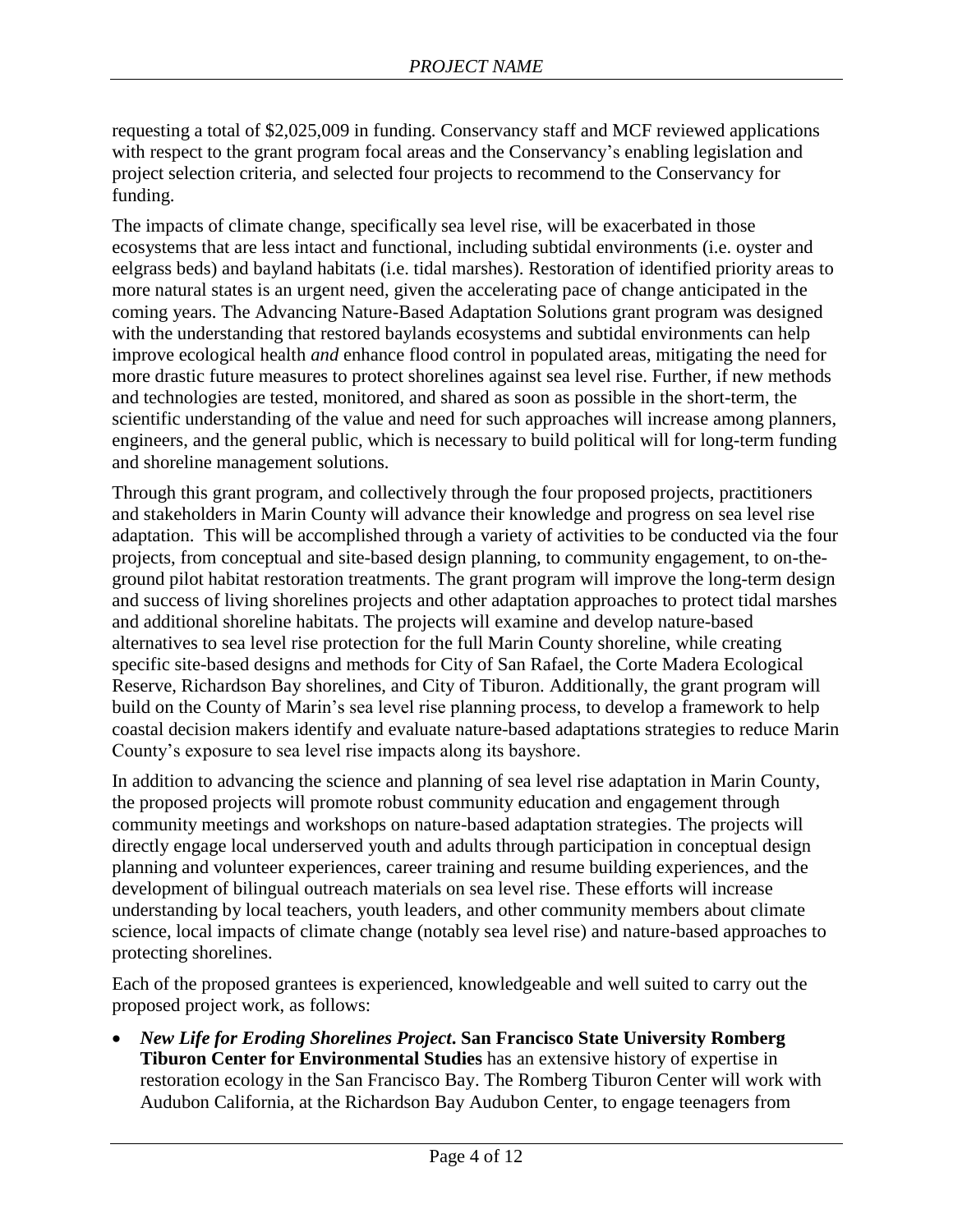disadvantaged and underserved communities in Marin County. Audubon California has extensive community engagement experience, notably through their Audubon Youth Leaders Program. The proposed project will also benefit from an experienced team of scientists and engineers including: an environmental scientist from the San Francisco Estuary Institute (SFEI) with ten years of experience in planning for ecological restoration in the San Francisco Bay; a restoration engineer who has worked in San Francisco Bay tidal marsh restoration for over twenty-five years; and a coastal ecologist and botanist with over twentyfive years of experience in ecological restoration and management of San Francisco estuary wetlands.

- *Tiscornia Marsh Habitat Restoration and Sea Level Rise***. Marin Audubon Society** will work on its 20-acre Tiscornia Marsh property, which sits in a highly-vulnerable and visible location in the City of San Rafael. It is part of a bayfront levee which provides the primary flood protection for the City, and it is adjacent to sections of the levee that are owned by the City and that are likely also low and at high risk from sea level rise and increased storminess and erosion. The project will begin planning for on-the-ground protection for the City. The project team includes entities with strong experience in designing and implementing projects on the bay shoreline, including landowner and non-profit the Marin Audubon Society, consulting firms ESA and Siegel Environmental, and Shore Up Marin, a community organization focusing on sea level rise and emergency preparedness in Marin.
- *A Framework for Prioritizing Adaptation Strategies***. Point Blue Conservation Science** will develop a framework to identify, evaluate and prioritize climate change adaptation strategies for the full Marin County bay shoreline, specifically including nature-based solutions, ensuring decision-makers can maximize benefits to the public and ecosystem using the best available science. The project team will use the adaptation phase of the County's BayWAVE project, which has been partially funded by the Conservancy, as a test case with the intent that the framework developed will also be applicable around the entire bay and beyond. The project team has extensive experience in shoreline analysis and climate adaptation design, and includes Point Blue Conservation Science, SFEI, and the County of Marin's Community Development Agency.
- For *Community-Based Research for Living Shorelines Design***, the Smithsonian Environmental Research Center** will bring together technical experts on climate change and native Olympia oyster restoration in San Francisco Bay with Marin County teachers, students, youth leaders and other community members to develop science-based approaches to climate adaptation. Through teacher workshops, youth internships and volunteer workdays, community-based scientists will work with professional researchers on rigorous scientific studies aimed at finding solutions to challenges facing oyster restoration and living shoreline projects. Team members from San Francisco State University's Romberg Tiburon Center (RTC), the San Francisco Bay National Estuarine Research Reserve (NERR) and the Richardson Bay Audubon Center and Sanctuary include experts on climate change and on native Olympia oysters and oyster restoration with long-term experience in San Francisco Bay. The team also has experience building successful citizen-science research programs.

**Site Description:** All of the proposed projects serve the San Francisco Bay shoreline region within Marin County, one of the nine counties under the jurisdiction of the San Francisco Bay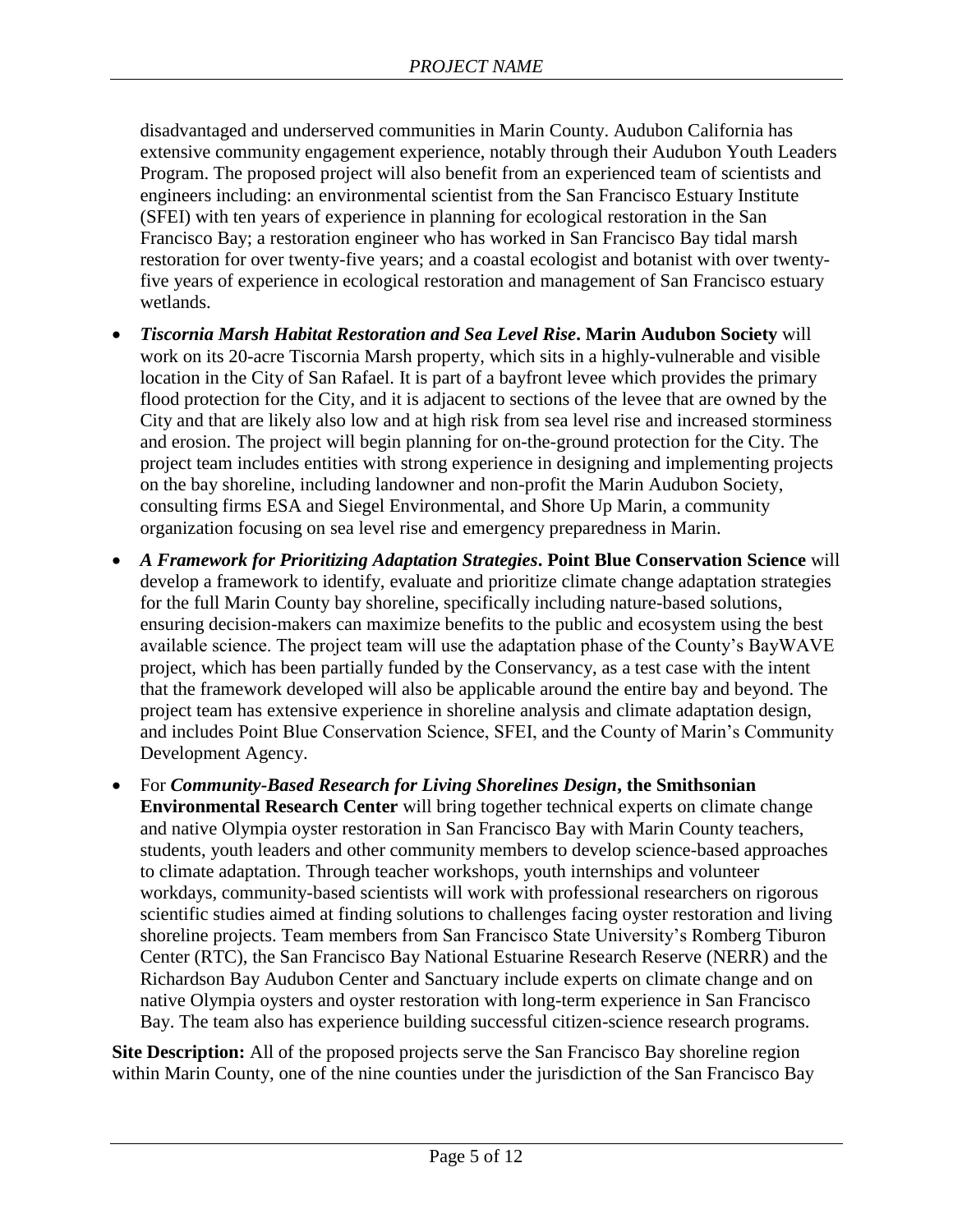Area Conservancy Program. See Exhibit 1 for regional maps depicting the locations of the projects. The following provides a short description of each of the proposed project sites.

- *New Life for Eroding Shorelines*. This project will be located in Blackie's Pasture and Corte Madera Ecological Reserve. Both sites have significant shoreline retreat and exposure to storm and calm-weather wind-wave energy. Corte Madera Ecological Reserve includes an early salt marsh restoration now undergoing significant wave erosion and retreat, jeopardizing decades of endangered species support. Blackie's Pasture beach in Tiburon is a mixed salt marsh and beach shoreline at the location of an historical natural backbarrier salt marsh/lagoon and barrier beach. Together, these two sites represent most of the spectrum of historical salt marsh shoreline types.
- *Tiscornia Marsh Habitat Restoration and Sea Level Rise Adaptation Project*. Marin Audubon Society owns the Tiscornia Marsh property. Tiscornia Marsh extends along a third of the 10-mile shoreline that protects all of east and central San Rafael from bay flooding.
- *A Framework for Prioritizing Adaptation Strategies*. The project location will be the entire bayshore of Marin County.
- Community-Based Research for Living Shorelines Design. The project site is located within Richardson Bay at an ecologically rich, 911-acre sanctuary that was acquired in the early 1960's by the National Audubon society, where initial components of the project (shoreline surveys and oyster recruitment/survival studies) are already underway.

**Project History:** In 2007, the Conservancy incorporated specific measures to address climate change in its strategic planning process. In 2009, the Conservancy adopted a comprehensive Climate Change Policy that informs all aspects of its work and amended its Project Selection Criteria to ensure that all Conservancy projects are designed with climate change in mind. Then, in 2012, the legislature and governor empowered the Conservancy with new authority (SB 1066, Lieu) to prepare for and adapt to the effects of climate change and take action against its causes, by adding Public Resources Code section 31113 to its enabling legislation. Following the adoption of SB 1066 and the addition of section 31113, the Conservancy quickly responded with the launch of its Climate Ready Program, and Climate Ready Grants, through which the Conservancy has held three grant rounds. This new partnership with MCF to administer grants to advance nature-based adaptation strategies in Marin County also aligns with the Conservancy's priorities and past efforts related to climate change work.

The Conservancy has a long history of supporting projects to enhance, protect and steward the Marin shoreline. The four new recommended projects will help to leverage prior Conservancy investments in the San Francisco Bay Trail in Marin County, Hamilton/Bel Marin Keys Restoration, Corte Madera Marsh Restoration, BayWAVE Marin County climate risk assessment, revegetation and high tide refuge islands work that has been implemented as part of the San Francisco Estuary Invasive Spartina Project, and San Francisco Bay Living Shorelines work on the San Rafael Shoreline. Please see Project Summary section for a description of the development of the grant program with MCF. Conservancy staff are currently in discussions with MCF about continuing this grant program with additional funds to support two additional grant cycles in subsequent years.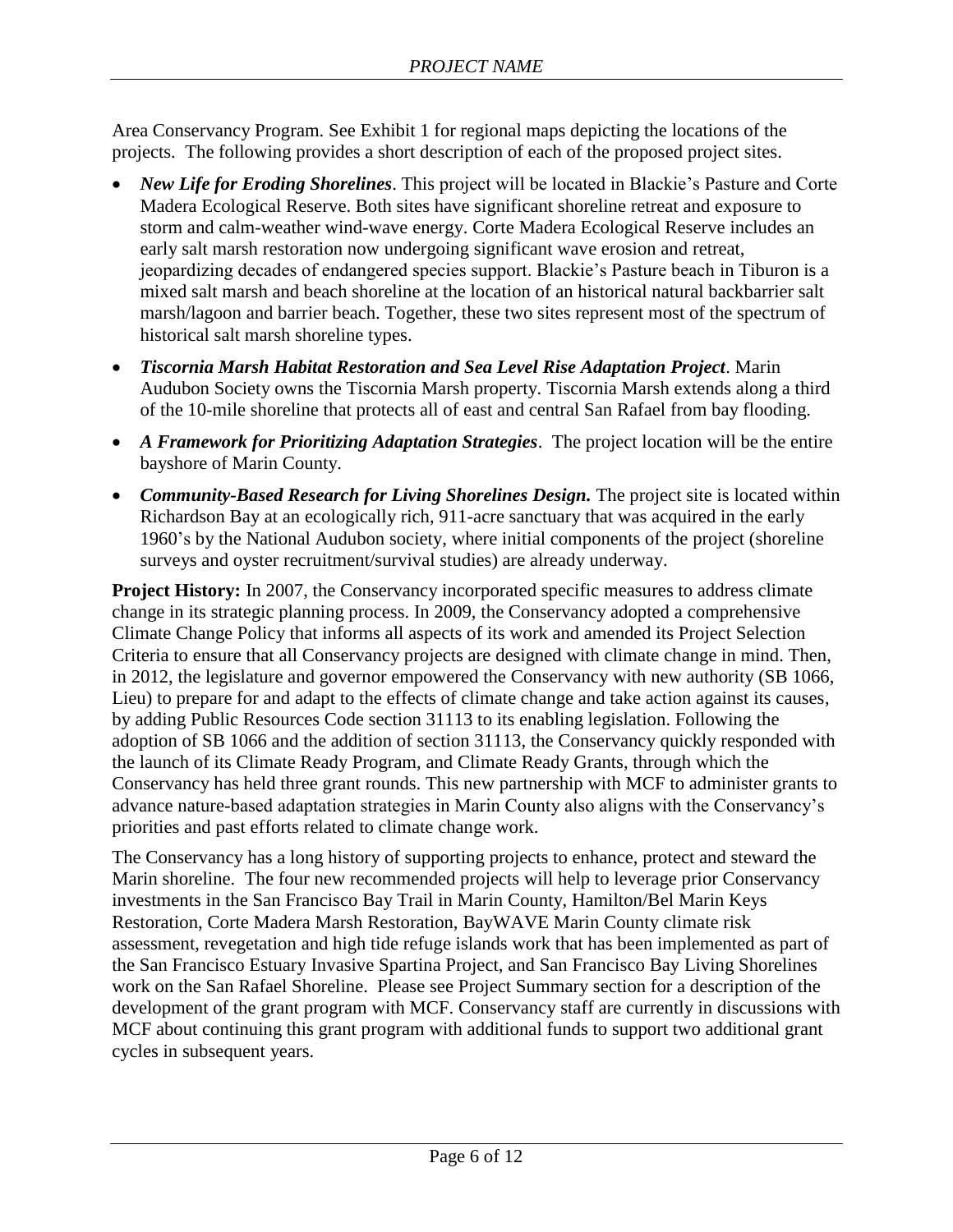#### **PROJECT FINANCING**

| <b>Coastal Conservancy</b>                                                                                | \$750,000 |
|-----------------------------------------------------------------------------------------------------------|-----------|
| All funds provided by a grant from the Marin Community Foundation                                         |           |
| <b>Project Total</b>                                                                                      | \$750,000 |
|                                                                                                           |           |
| <b>Project Breakdown:</b>                                                                                 |           |
| <b>New Life For Eroding Shorelines</b><br>Romberg Tiberon Center for Environmental Studies                | \$200,000 |
| <b>Tiscornia Marsh Habitat Restoration And Sea Level Rise</b><br>Marin Audubon Society                    | \$195,000 |
| <b>A Framework For Prioritizing Adaptation Strategies</b><br><b>Point Blue Conservation Science</b>       | \$203,000 |
| <b>Community-Based Research For Living Shorelines Design</b><br>Smithsonian Environmental Research Center | \$152,000 |

As discussed under the Project Summary and Project History sections above, the source of Conservancy funds for the four recommended projects comes from MCF, under two priorities within their environmental program: climate change and shoreline resilience. MCF participated in the selection of the projects, and the four selected projects will fully carry out the objectives of the Advancing Nature-Based Solutions grant program. An additional \$100,000 is being provided by MCF under the grant program for Conservancy staff time support and administration of the selected projects.

#### **CONSISTENCY WITH CONSERVANCY'S ENABLING LEGISLATION:**

The proposed projects are consistent with Public Resources Code sections 31113, regarding projects to address the impacts of climate change, and 31160-31165 (Chapter 4.5 of Division 21), regarding projects carrying out the objectives of the San Francisco Bay Area Conservancy Program. All four of the proposed projects are located within the County of Marin, which is one of the nine San Francisco Bay counties required by Section 31162.

Section 31113, Address Impacts of Climate Change.

Pursuant to PRC Section 31113, the Conservancy is authorized to address the impacts and potential impacts of climate change on resources within its jurisdiction, and may undertake projects that include, but are not limited to, reducing greenhouse gas emissions, addressing extreme weather events, sea level rise, storm surge, beach and bluff erosion, salt water intrusion, flooding, and other coastal hazards that threaten coastal communities, infrastructure, and natural resources.

Consistent with this section, the four proposed projects will address the potential impacts of climate change by enhancing coastal (bayshore) wetlands and shorelines, reducing coastal (bayshore) hazards due to sea level rise and storm surge, and reducing beach and bluff erosion, in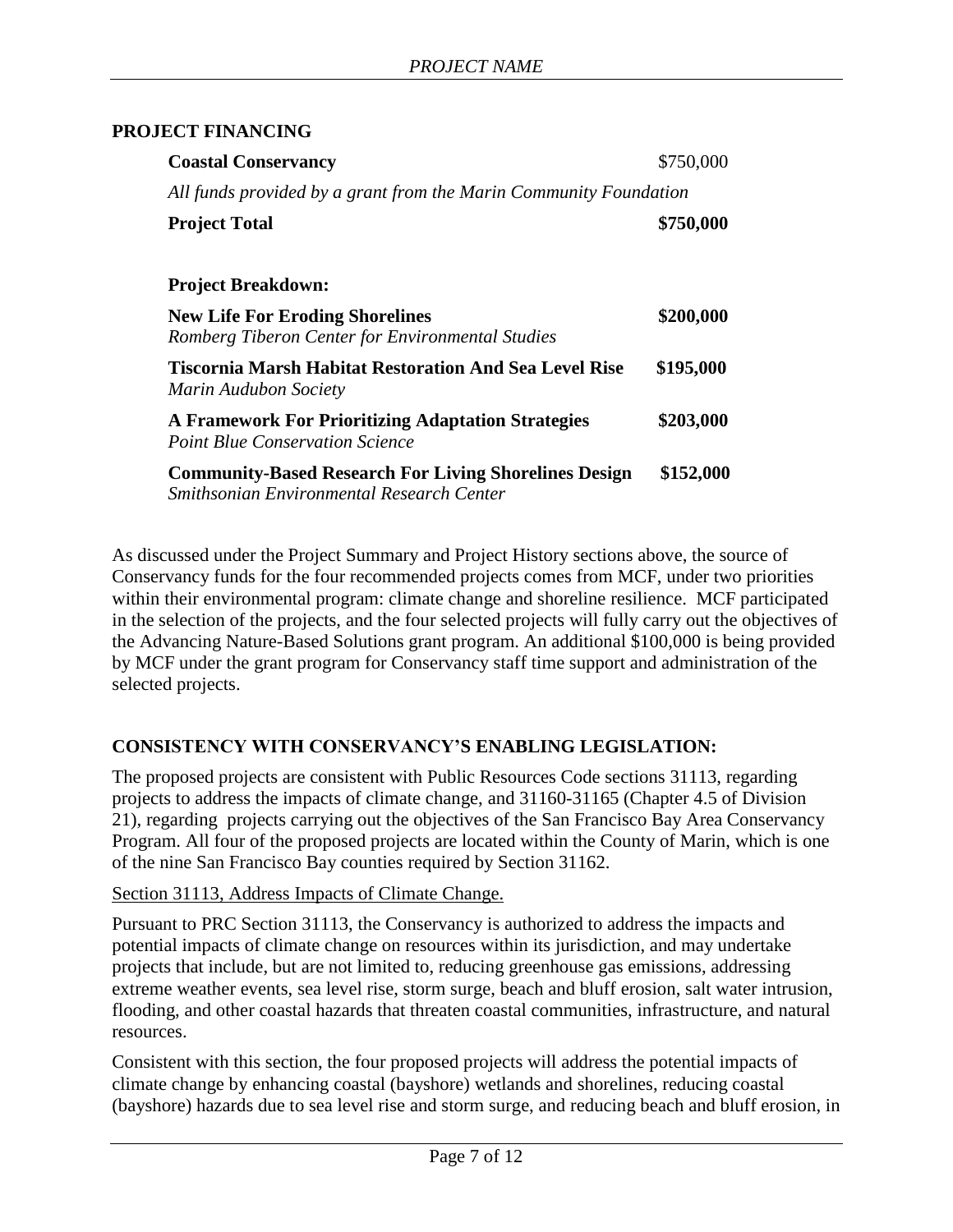an effort to protect coastal communities, infrastructure, and natural resources from the impacts of sea level rise impacts.

#### Chapter 4.5: San Francisco Bay Area Conservancy Program

Under Section 31162(b), the Conservancy may undertake projects and award grants in the ninecounty San Francisco Bay Area to achieve the goal of protecting, restoring and enhancing natural habitats of regional importance. Consistent with this section, the recommended projects consist of work that will result in sound scientific restoration planning and implementation to help protect, restore and enhance shoreline habitats of regional importance within the Bay Area.

Under Section 31163(a), the Conservancy is required to cooperate with BCDC, other regional government bodies, and other interested parties in identifying and adopting long-term resource goals for San Francisco Bay area. The recommended projects include design goals that came about from the collaborative planning of four primary agencies that developed the San Francisco Bay Subtidal Habitat Goals (Conservancy, BCDC, National Oceanic and Atmospheric Association (NOAA), and the San Francisco Estuary Partnership), and is further consistent with the collaborative planning effort behind the Baylands Ecosystem Habitat Goals Science Update.

The recommended projects are appropriate for prioritization under the selection criteria set forth in Section 31163(c) in that: (1) they are consistent with San Francisco Bay Subtidal Habitat Goals report, the Baylands Ecosystem Habitat Goals Science Update, and the San Francisco Bay Plan ("Bay Plan"), as described below; (2) they involve the coordination of environmental solutions across several different agencies and many different jurisdictions within the San Francisco Bay Area, as mentioned above; (3) they will be implemented in a timely manner, with partners prepared to proceed; (4) they provide opportunities for habitat improvement, flood and sea level rise mitigation benefits that could be lost if the projects are not implemented quickly; and (5) include outside grant funds from other sources of funding or assistance.

In addition, under Section 31165, the Conservancy may undertake projects and award grants for activities that are compatible with the preservation, restoration, or enhancement of ocean, coastal and bay resources. The proposed authorization will provide for design and pilot projects that will serve as critical background data for future, large scale nature-based adaptation projects for additional shoreline sections in the Bay.

#### **CONSISTENCY WITH CONSERVANCY'S 2013 STRATEGIC PLAN GOAL(S) & OBJECTIVE(S), AS REVISED JUNE 25, 2015:**

The four projects described in the "Project Summary" section assist the Conservancy with meeting a number of its 2013-2018 Strategic Plan Goals and Objectives. Relevant Strategic Plan goals are listed below, along with the names of the projects that meet each goal.

Consistent with **Goal 7, Objective 7B,** the following project will undertake site-specific, regional and landscape-level vulnerability assessments from sea level rise and extreme storm events, and develop adaptation plans and strategies to address threats to coastal communities and public infrastructure in ways that protect natural resources and provide maximum public benefits:

• Point Blue Conservation Science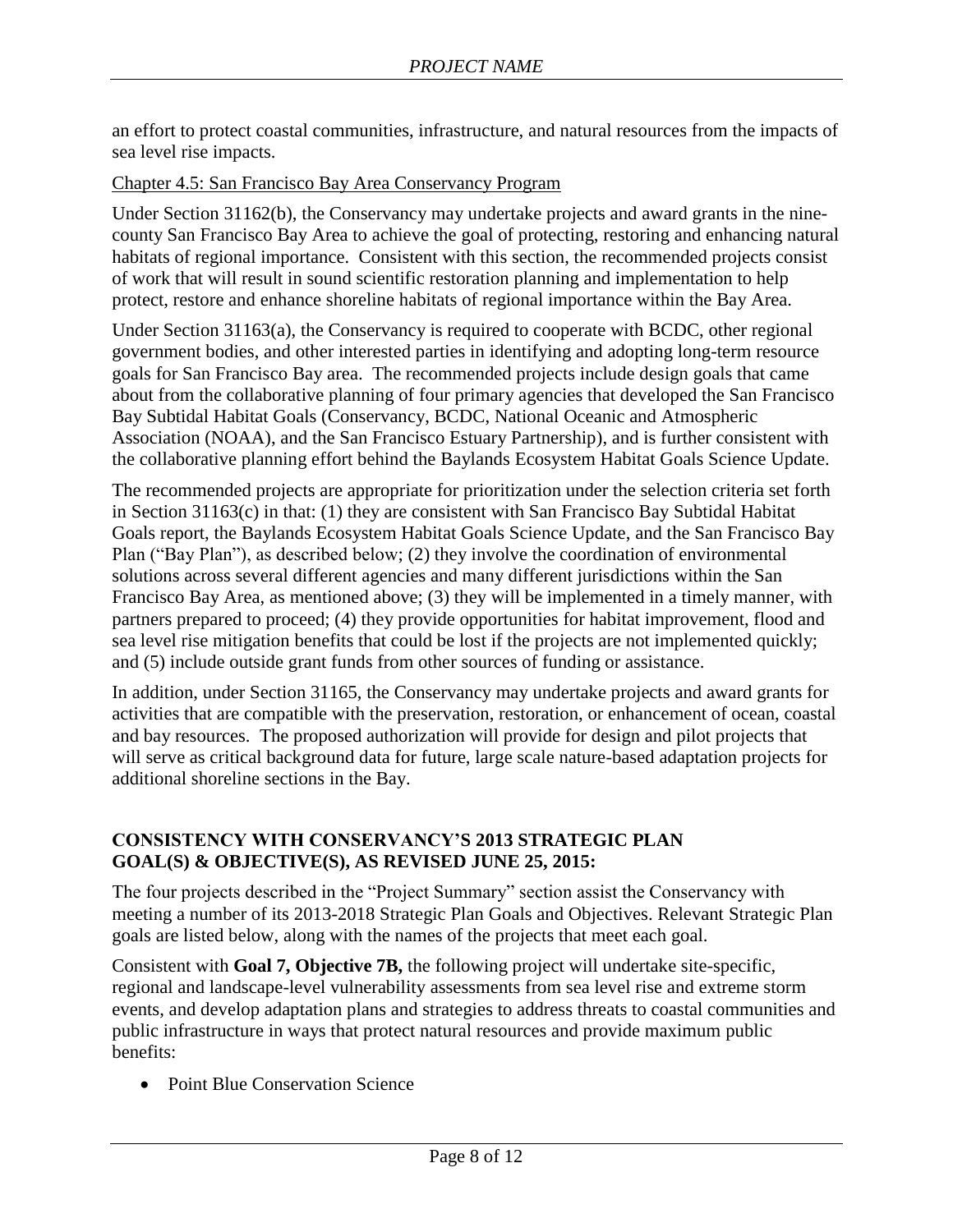Consistent with **Goal 7, Objective 7D**, the following projects will serve to implement adaptation pilot projects that reduce hazards from sea level rise and extreme storm events, and that protect natural resources and maximize public benefits:

- San Francisco State University Romberg Tiburon Center
- Marin Audubon Society
- Smithsonian Environmental Research Center

Consistent with **Goal 9, Objective 9A**, the following projects will support programs and events that improve public understanding of coastal resources:

- San Francisco State University Romberg Tiburon Center
- Marin Audubon Society
- Point Blue Conservation Science
- Smithsonian Environmental Research Center

Consistent with **Goal 11, Objective 11A**, the following projects will assist in protecting wetlands, managed wetlands, seasonal wetlands, riparian habitat, and subtidal habitat:

- San Francisco State University Romberg Tiburon Center
- Marin Audubon Society
- Point Blue Conservation Science
- Smithsonian Environmental Research Center

Consistent with **Goal 11, Objective 11H**, the following project will assist in eradicating nonnative invasive species that threaten important habitats in the San Francisco Bay Area:

• Smithsonian Environmental Research Center

### **CONSISTENCY WITH CONSERVANCY'S PROJECT SELECTION CRITERIA & GUIDELINES:**

The proposed project is consistent with the Conservancy's Project Selection Criteria and Guidelines, last updated on October 2, 2014, in the following respects:

#### **Required Criteria**

- 1. **Promotion of the Conservancy's statutory programs and purposes:** See the "Consistency with Conservancy's Enabling Legislation" section above.
- 2. **Consistency with purposes of the funding source:** See the "Project Financing" section above.
- 3. **Promotion and implementation of state plans and policies:** 
	- a. The four proposed projects are consistent with the state plans and policies listed below, since each of the four proposed projects seeks to enhance resilience to climate change:
		- i. *San Francisco Bay Subtidal Habitat Goals Report* (2010, jointly authored by the State Coastal Conservancy, California Ocean Protection Council, NOAA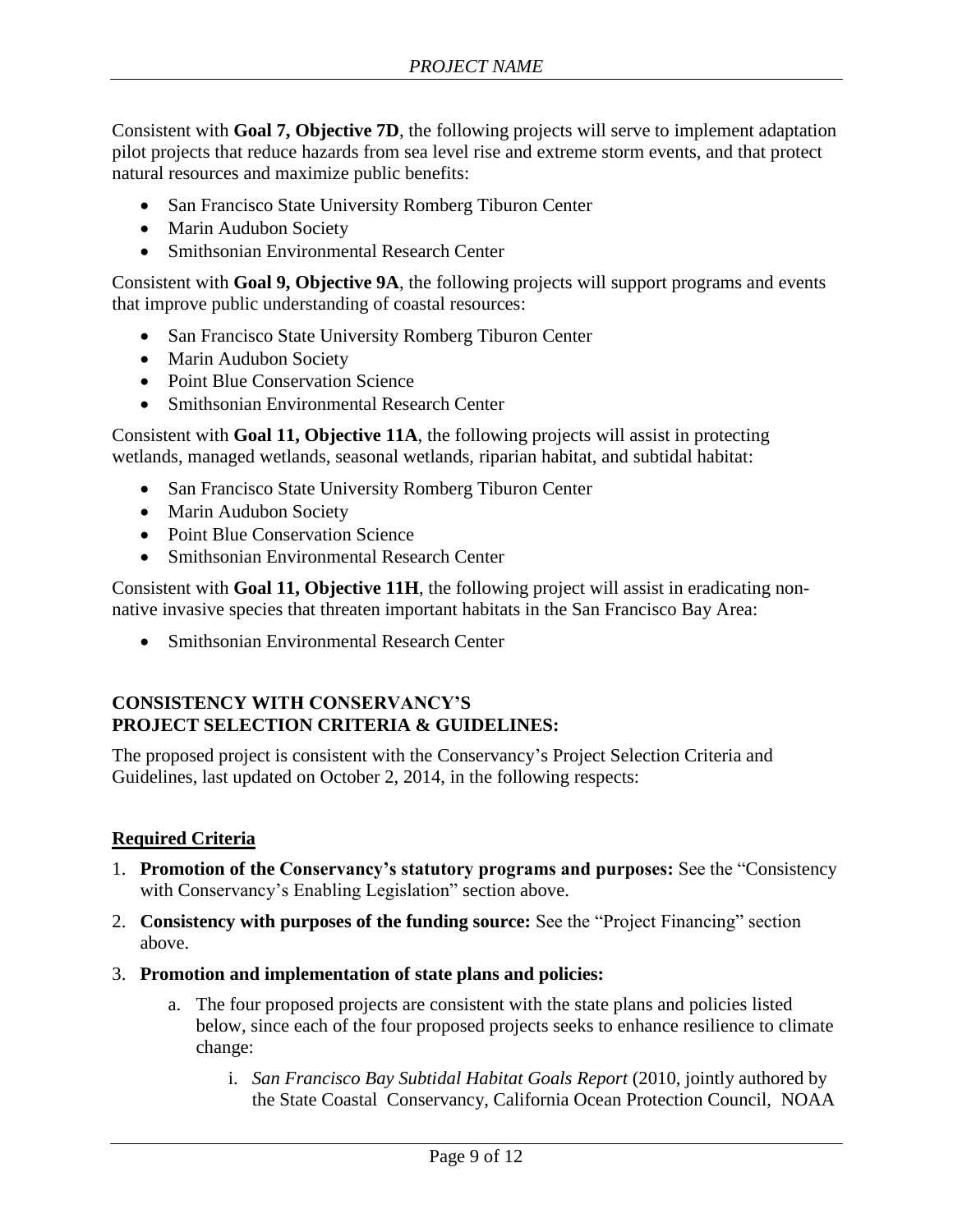NMFS and Restoration Center, San Francisco Bay Conservation and Development Commission, and San Francisco Estuary Partnership), which is a 50-year Conservation Plan for submerged habitats in San Francisco Bay, which includes recommendations for climate adaptation such as testing living shorelines approaches.

- ii. *Baylands Ecosystem Habitat Goals Science Update* (2015, led by the Conservancy with more than 100 contributing entities),which provides a summary of projected climate changes to the San Francisco Estuary and specific recommendations for regional actions to adapt to sea level rise.
- iii. *Executive Order S-13-08* (2008, Arnold Schwarzenegger**,** Governor of the State of California), which instructs all state agencies to plan and consider a range of sea level rise scenarios to assess project vulnerability and to, where feasible, reduce expected risks and increase resiliency to sea level rise for all projects in area of sea level rise risk.
- iv. *Safeguarding California: Reducing Climate Risk* (2014 update to the 2009 *California Climate Adaptation Strategy* which seeks to "support hazard mitigation by investing in green infrastructure and other protective structures to address sea level rise, managed shoreline retreat, stabilize river banks and restore and create wetlands…" (p.70), and also seeks to improve management practices for coastal and ocean ecosystems and resources by including climate adaptation strategies.
- 4. **Support of the public:** The four proposed projects enjoy broad support throughout Marin County, including support from the Dominican University of California, the County of San Mateo's Office of Sustainability, the Bay Area Regional Collaborative, the County of Marin's Community Development Agency's Planning Division, San Francisco Estuary Institute, the Community Marin Action Committee, Shore Up Marin, Peter Baye (Coastal Ecologist, Botanist), Roger Leventhal, P.E. (Coastal Engineer), and Audubon California. See Exhibit 4, Project Letters.
- 5. **Location:** All of the four proposed projects are located within the San Francisco Bay shoreline of Marin County, within the nine-county San Francisco Bay region.
- 6. **Need:** Without this grant program and funding provided by MCF through the Conservancy, the proposed projects would either not proceed or would have to be greatly scaled back.
- 7. **Greater-than-local interest:** Though all four proposed projects are location in Marin County, whether the project involves testing an adaptation or eradication strategy, or utilizes a new type of planning process, lessons learned and best practices can be leveraged and translated throughout the nine county San Francisco Bay Area and along the coast of California.
- 8. **Sea level rise vulnerability:** All four of the proposed projects address the impacts of sealevel rise directly as a project goal. Funding the proposed projects takes a proactive step to protect Marin County's bayshore communities and economy, as well as their natural resources, public health, and recreational amenities from the impacts of sea level rise.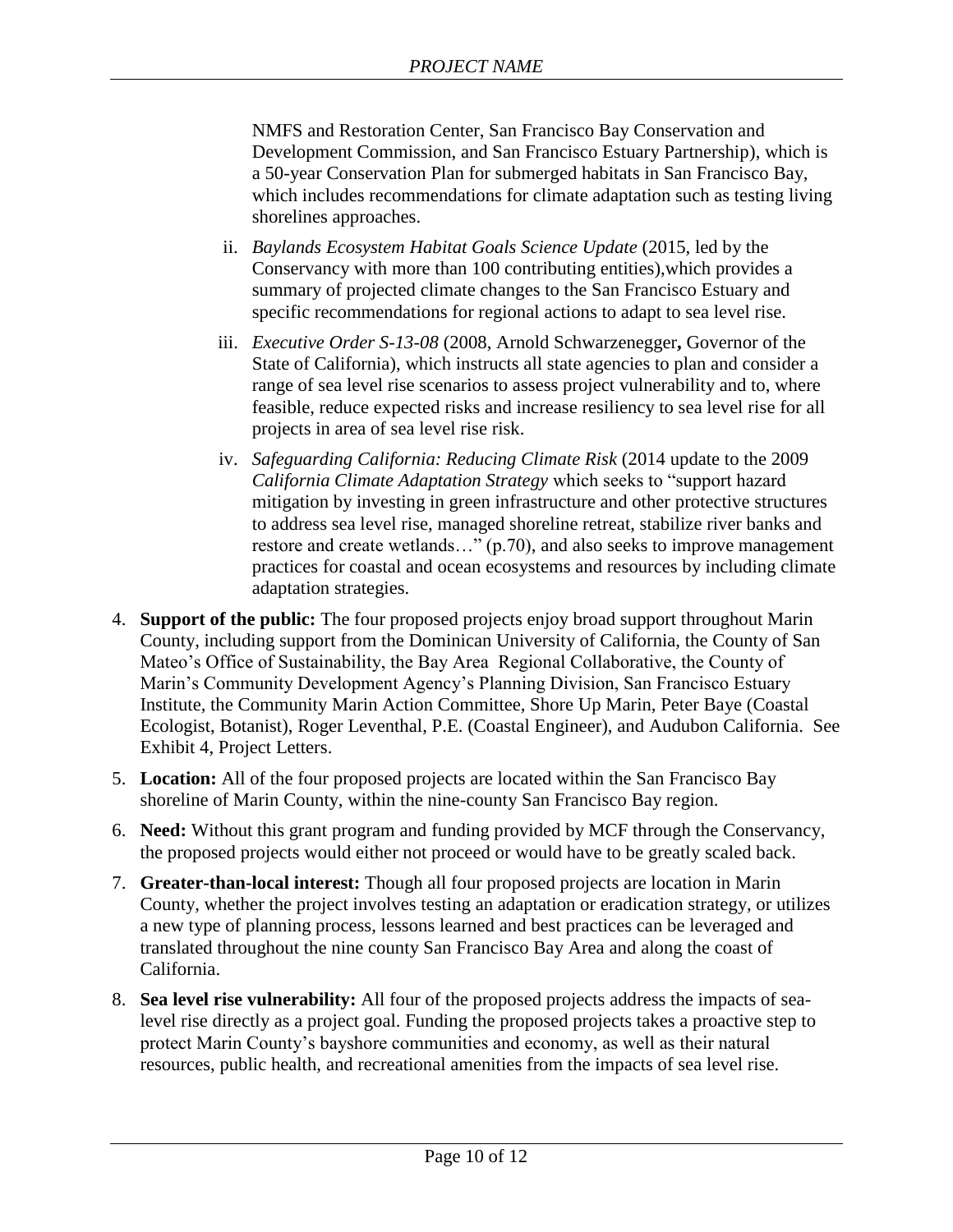## **Additional Criteria**

- 9. **Urgency:** Due to the threat of rapidly-accelerating sea level rise, and the consequent need to protect Marin County's assets from future impacts, it is urgent that we act now to implement these projects that seek to test new strategies and complete planning processes to adapt to sea level rise.
- 10. **Resolution of more than one issue**: Each of the four proposed projects benefit both restoration and natural resource protection goals, as well as sea level rise adaptation goals, that protect the natural, built, and human communities of Marin County.
- 11. **Leverage**: See the "Project Financing" section above.
- 12. **Innovation**: Each of the four proposed projects develop, employ, and test innovative new strategies for sea level rise adaptation planning and adaptation. These include development of conceptual plants and pilot projects that focus on design of living shorelines; arboring native tidal marsh plants to provide high tide refugia; placement of course sediment to protect adjacent marshes; horizontal levee approaches to achieve multiple objectives of flood control, trail use, and habitat; and other adaptation measures to be developed.
- 13. **Readiness**: Each of the four proposed projects are ready to begin work, if and when funding is authorized, and can complete their respective projects in a timely manner.
- 14. **Realization of prior Conservancy goals**: "See "Project History" above."
- 15. **Return to Conservancy**: See the "Project Financing" section above.
- 16. **Cooperation**: Each of the four proposed project leads are collaborating with another entity to assist with community outreach and engagement, and are intended to foster cooperation across multiple institutional and natural boundaries to address the impacts of climate change.
- 17. **Vulnerability from climate change impacts other than sea level rise:** Each of the four proposed projects is focused on climate change adaptation and their goal is to increase the resilience of the project area to projected climate change impacts, including sea level rise, increased storm surge and shoreline erosion, and shifting temperature and salinity regimes.

# **CONSISTENCY WITH SAN FRANCISCO BAY PLAN:**

The four proposed projects are within the jurisdiction of the San Francisco Bay Conservation and Development Commission (BCDC), and are consistent with the policies of BCDC's San Francisco Bay Plan (Bay Plan) as discussed below.

The proposed projects are consistent with Part IV, Climate Change policies, because they will address the resilience of the project areas to climate change, and the capacity of the project areas to adapt to climate change impacts such as sea level rise. Specifically, a subset of these projects will plan for and test projects to enhance or create wetland transition zones to increase the resilience of wetlands along Marin County's Bayshore, and protect adjacent communities from flooding due to current flooding issues and projected sea level rise. A subset of the proposed projects are also consistent with Part IV, Shoreline Protection, since they involve either planning for or testing methods of wetland restoration that will serve to protect adjacent communities from both current and future flooding issues associated with sea level rise.